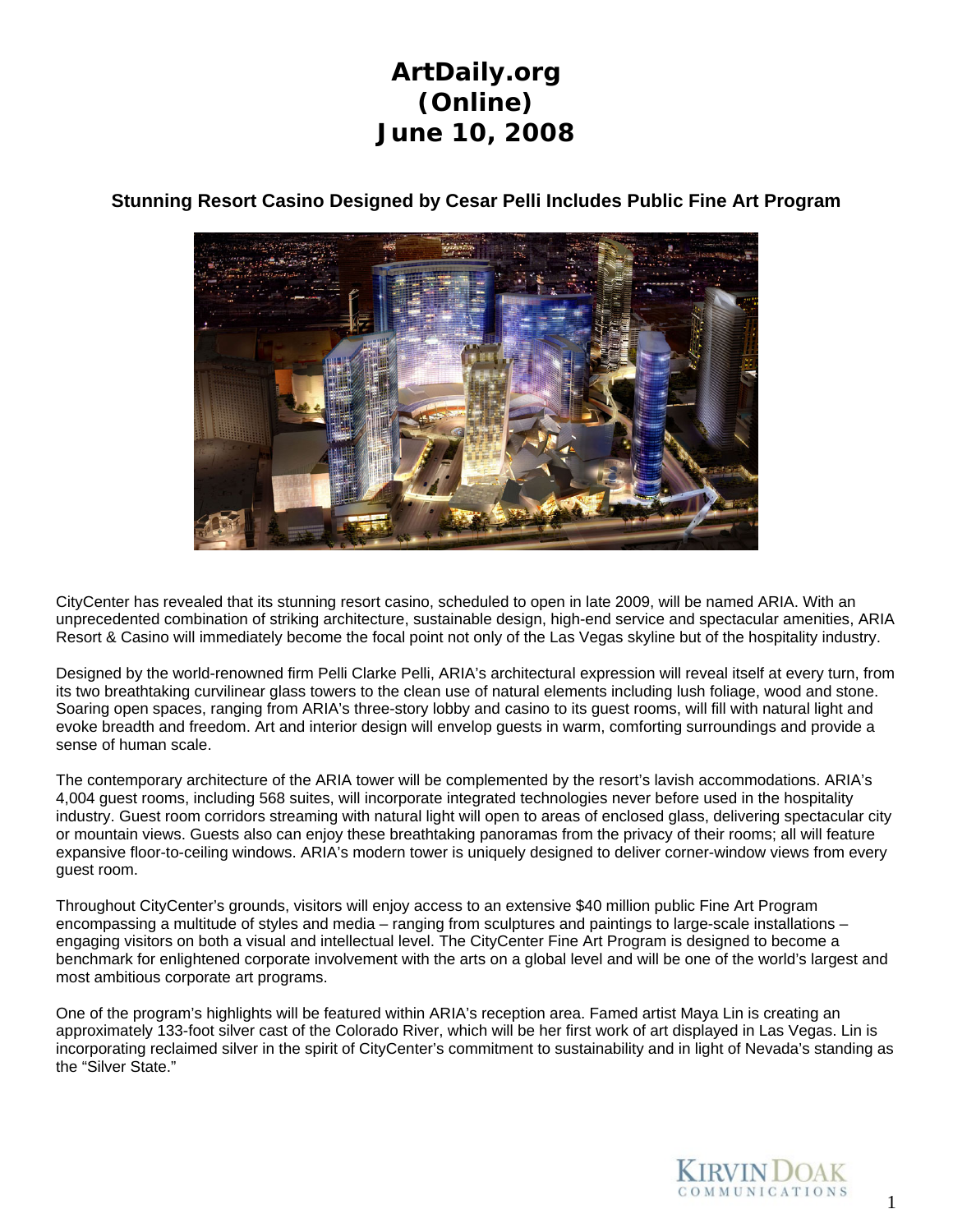The work of Jenny Holzer will be on display as guests approach the resort's north valet, where they will be welcomed by one of the artist's insightful LED signs spanning more than 250 feet.

Additional artists represented in the Fine Art Program will include Nancy Rubins, Claes Oldenburg and Coosje van Bruggen, Frank Stella, Henry Moore and Richard Long, among others.

CityCenter will feature prominent works from some of the world's most influential artists:

Maya Lin – For ARIA, New York-based Maya Lin is creating her first work of art in Las Vegas: an approximately 133-foot silver cast of the Colorado River that will be suspended above the reception area. Lin is using reclaimed silver to develop her creation in the spirit of CityCenter's commitment to sustainability and in light of Nevada's standing as the "Silver State." Lin's work reflects a strong interest in the environment, a commitment she also has served as an advisor on sustainable energy use, and as a board member of the National Resources Defense Council. Considered to be one of the most important public artists of the century, Lin, whose highly acclaimed body of work includes the Vietnam Veterans Memorial in Washington D.C., also has become a celebrated architect. Her life and work were detailed in the Academy Award-winning documentary, Maya Lin: A Strong Clear Vision.

Jenny Holzer - Artist Jenny Holzer made her mark in 1976 with her first public work, Truisms, which made profound statements in the form of anonymous broadsheets pasted on buildings, walls and fences in and around Manhattan. Her text later took the forms of posters, monumental and electronic signs, billboards, television and her signature medium: LED signs. At CityCenter, Holzer's work will make a stirring impact. As guests approach the gaming resort's north valet, they will be welcomed by one of the artist's insightful LED signs spanning more than 250 feet wide. Most recently, Holzer's work has been seen in Washington D.C. with her collection, "For the Capitol," which incorporates nighttime projections of quotes by presidents John F. Kennedy and Theodore Roosevelt about the role of art and culture in American society.

Nancy Rubins – A sculptor and artisan famous for her grandiose works created from salvaged and industrial consumer goods, Nancy Rubins will create one of the most visually stunning commissions at CityCenter with a larger scale version of her famous installation: Big Pleasure Point. Measuring approximately 50 feet tall and 80 feet long, Rubins' work of art at CityCenter will be a colorful composition of numerous rowboats, kayaks, canoes, small sailboats, surfboards, wind-surf boards, jet skis, paddle boats, catamarans and other small river and ocean vessels that are finessed into a gravity-defying form that is both delicately balanced and precisely engineered. Rubins maintains the look, shape, and feel of her chosen objects, so each craft showcased in the piece will be exactly as originally found. The commission will be located on the exterior of Vdara Condo Hotel and will be one of Rubins' few works with a permanent home. Rubins has designed amazing works of art from mattresses, trailers, hot water heaters, airplanes and small appliances since the 1970s. For more than 25 years, Rubins has exhibited extensively around the world in major solo and group exhibitions.

Richard Long – Veer Towers will feature two large-scale commissioned works by Richard Long. Entitled Circle of Life and Earth, Long's two mud wall drawings will measure 80 feet high x 50 feet wide each and be displayed on Veer's west and east tower walls, respectively. An English sculptor, photographer and painter, Long is one of the best-known British land and conceptual artists. His art showcases his appreciation for nature and the majority of his works are inspired by natural landscapes he has encountered while hiking. During his walks, Long often creates sculptures using natural materials in the environment such as leaves, twigs and stones, and then photographs the end result to forever capture his work. Long is the only artist to be short-listed for the Turner Prize four times. He was nominated in 1984, 1987 and 1988, and won the award in 1989 for White Water Line.

CityCenter commenced in 2004 as a blank canvas 67 acres in size, imagined by a diverse group of people with the energy, foresight and talent to create the most ambitious and visionary development ever conceived in one of the world's most dynamic cities.

Claes Oldenburg and Coosje van Bruggen –Mandarin Oriental, Las Vegas will feature Typewriter Eraser, Scale X, 1998- 1999, an iconic piece by Oldenburg and van Bruggen. Designed with the pair's classic approach to creating large-scale outdoor sculptures of popular commercial objects, the five-ton, 19-foot stainless steel and fiberglass sculpture depicts a giant blue and red typewriter eraser with the bristles of the brush turned upward in a graceful, dynamic gesture. Scale X is

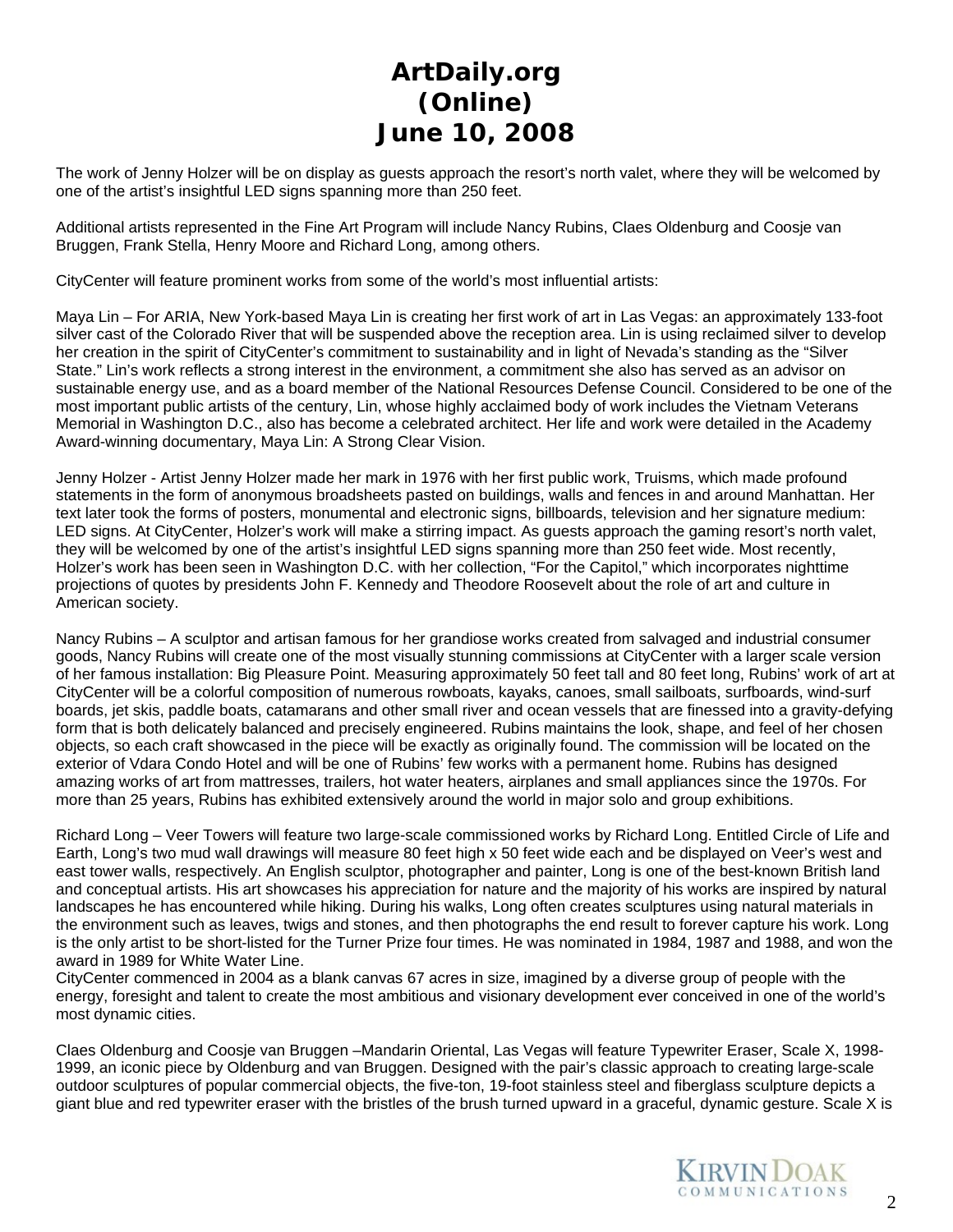the largest of three sculptures created of the form, beginning in the 1970s. Oldenburg and van Bruggen have collaborated on more than 40 monumental projects throughout Europe, Asia and the United States. Their most recent work is the 144 foot-long, 64-foot-high Cupid's Span for Rincon Park on the Embarcadero in San Francisco.

Frank Stella – For the reception desk at CityCenter's Vdara Condo Hotel, MGM MIRAGE has purchased one of artist Frank Stella's most prominent works. Damascus Gate Variation I, created in 1969, features a design of interlaced semicircles made of fluorescent alkyd resin on a 96 x 384 inch shaped canvas. Recognized for more than 45 years for his contributions to the forms of Abstract Expressionism, sculpture and the concept of the shaped canvas, Stella's work has been the subject of several retrospectives in the United States, Europe and Japan. In 1970, The Museum of Modern Art in New York presented a retrospective of Stella's work. An authority and critic in his own right, Stella presided over the Charles Eliot Norton lectures at Harvard University from 1983-1984, which were published by Harvard University Press in 1986.

Henry Moore - On the exterior of ARIA, guests will find Reclining Connected Forms, 1969-1974, a sculpture by Henry Moore inspired by the fundamentals of the human experience – the primary theme of his life's work. Measuring 10.17 x 17 x 7.70 feet, the abstract work of art displays a baby wrapped in its mother's embrace. The graceful outer shell of the sculpture depicts the changing shape of a pregnant figure as it protects the new life growing within. Moore's work was traditionally inspired by the human body, organic shapes found in nature and the sculpture of ancient and exotic cultures such as Egypt, Sumeria, Africa and pre-Columbian Mexico. Surrealism, the modern European art and literary movement with a tendency toward abstract forms, also was a major influence.

The project began with a master plan developed by New York's Ehrenkrantz, Eckstut and Kuhn Architects (EEK) for a high-density destination with interesting places and experiences, smooth public circulation and regard for its surroundings.

To realize this plan, MGM MIRAGE executives traveled the world and met with numerous architects to review their work and understand their approach. When the search concluded, MGM MIRAGE had assembled a dream team of the world's foremost architects and two of the country's foremost builders, Perini Building Company and Tishman Construction, to begin the ambitious 20-month design phase.

Gensler, the world's largest architectural firm, was chosen to lead the design process, managing seven "star-chitects," 90 interior designers and hundreds of consultants to take CityCenter from merely an idea, to a reality.

For Veer Towers, Chicago-based architect Helmut Jahn was a natural choice: an artist whose buildings were certain to look unlike any other. Jahn's signature projects include the headquarters of the European Union in Brussels, Munich's Kempinski Hotel and Sony Center Berlin.

Helmut Jahn's design for the two residential high rises known as Veer Towers will be a masterful translation of energy and excitement into physical form; its two 37-story glass towers will shimmer day and night. With approximately 337 modern condominium residences in each tower, Veer will soar above the city and put residents close to The Crystals, CityCenter's retail and entertainment district. Inclined at five-degree angles – a feature celebrated by the development's name – the towers will seem to dance with each other. Lobbies and public spaces will be developed by notable designer Francisco Gonzalez-Pulido1 to showcase impressive works of glass and metal with plenty of natural light. In the residences, the renowned team of Dianna Wong Architecture & Interior Design, Inc.2 will create modern spaces that impart a sense of openness. Atop each striking tower, residents will enjoy an amenities floor featuring an unequaled view of Las Vegas complemented by an infinity edge pool, cabanas, hot tubs, a sun deck and a patio for outdoor entertaining. Within, Veer will feature recreation rooms for special events or casual celebrations, private media rooms with panoramic windows, a fitness center with men's and women's steam rooms, and business centers. Upscale dining, lavish shopping and electric nightlife – with entertainment as only Las Vegas can offer – will be only steps away.

For Vdara Condo Hotel, MGM MIRAGE felt RV Architecture, LLC, led by principal Rafael Viñoly, was ideally suited to design a building that would complement the nearby resort casino properties. Viñoly also designed the Cleveland Museum of Art, Jazz at Lincoln Center and the Carrasco International Airport in Montevideo, Uruguay.

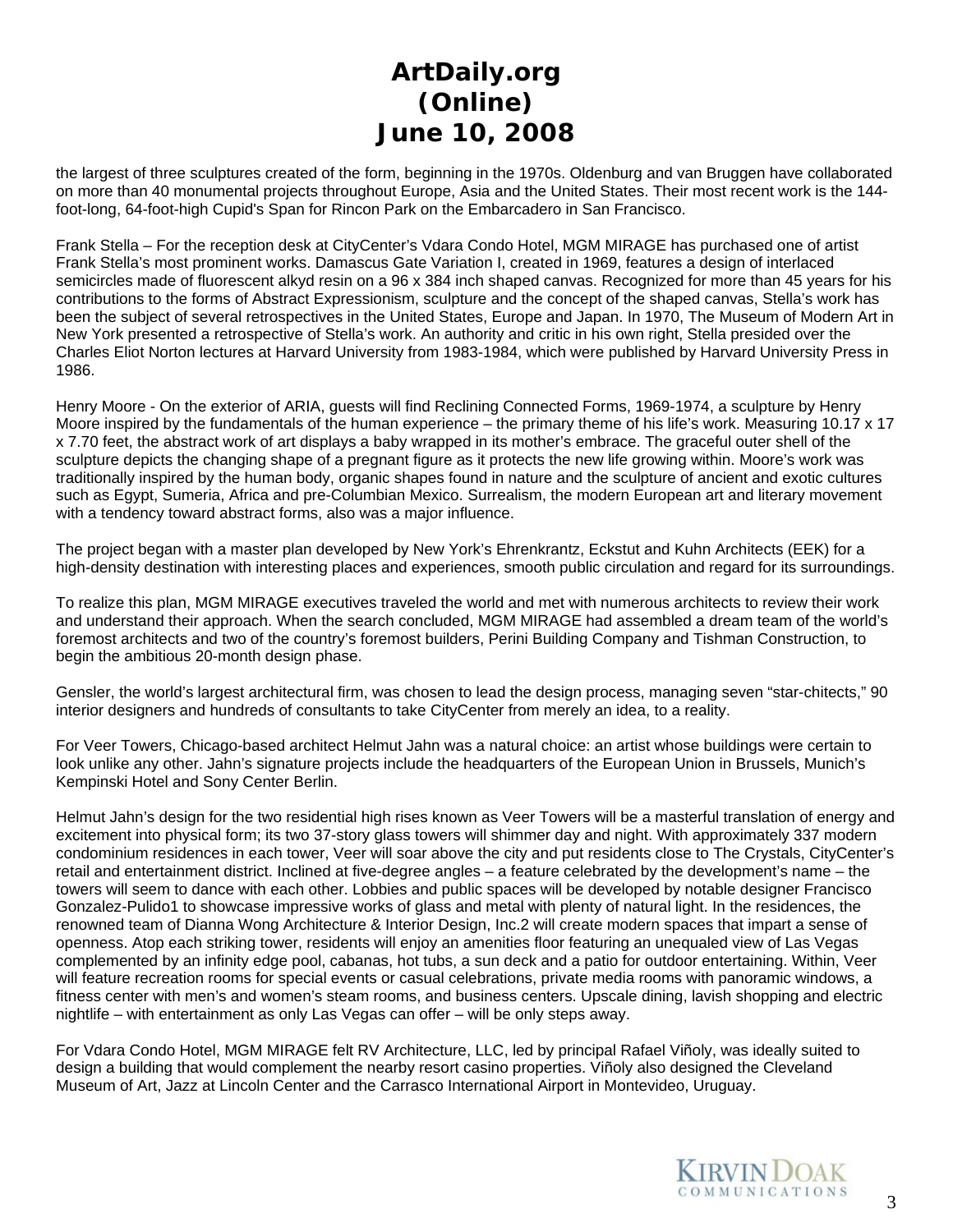In creating this soaring 57-story condo hotel deep within CityCenter, RV Architecture used a disciplined design approach to remarkable effect. Vdara's distinctive crescent shape and unique skin of patterned glass will create one of the most provocative design statements in Las Vegas. Located between two of the world's finest casinos, Bellagio and CityCenter's gaming resort, Vdara's approximately 1,495 residences will feature open floor plans and horizontal windows delivering expansive views of the city and mountains. Acclaimed designers BBG-BBGM3 will create stylish, contemporary environments infused with comfort. At Vdara, residents and guests will enjoy amenities commensurate with the world's most elite resorts. From early morning to late evening, its full-service wellness spa will soothe, relax and rejuvenate. Vdara's luxurious pool will feature fully appointed retreat and spa cabanas with semi-private plunge pools, and a highenergy bar and lounge open day and evening. Martin Heierling, the internationally acclaimed innovator behind Bellagio's AAA Four Diamond restaurant Sensi, will serve as executive chef for Vdara Condo Hotel. Vdara's destination restaurant will transform as the day evolves, from fresh, vibrant and energetic at daybreak; to hip, intimate and sexy at nightfall. Additional amenities will include an advanced fitness facility, 24-hour concierge service, state-of-the-art conference and meeting facilities for groups of 10 to 400, in-room dining, a gourmet grocery, housekeeping and valet parking. When a unit isn't in use, owners will have the option to rent out their units on a nightly basis.

For The Harmon Hotel, Spa & Residences, MGM MIRAGE selected London's Foster + Partners, a firm noted for the thought-provoking modernity of its work and its beautifully engineered, intelligent and efficient structures. Foster + Partners' strikingly wide range of work includes the Beijing Airport and Hearst Tower in New York.

Recently accepted as a distinguished member of The Leading Hotels of the World, The Harmon Hotel, Spa & Residences is designed for those who can appreciate the precise collision of privacy and profile. Operated by The Light Group – one of the nation's leading hospitality, development and management companies – The Harmon Residences will define hip, exclusive living on The Strip and deliver luxurious services and amenities to its A-list residents and guests. The tower's top 20 floors will be dedicated to its approximately 207 luxury residences, which will encapsulate The Harmon's highly distilled atmosphere and deliver phenomenal views of the Las Vegas Strip. Munge Leung Design Associates2 will craft living spaces adorned with comfort and stunning modernity, with thoughtful layouts and beautiful color schemes to create exotic, private retreats that reflect privileged living. Residential suites will be finished with patterned surfaces of granites, marbles and onyx stones that bring color, movement and depth to the spaces. Walnut, oak or maple hardwood floors will add rich texture and warmth. Gourmet kitchens adorned with designer fixtures and spa-inspired bathrooms will complete the sensuous luxury residences. Residents will have full access to all hotel amenities including the newest creation of international cultural icon Michael Chow with his first and only MR CHOW restaurant in Las Vegas, a hair salon by worldrenowned hair stylist Frédéric Fekkai, a private lobby lounge, other dining offerings, the most elite retail offerings in Las Vegas, a indulgent spa (with in-room services available), valet parking and much more. The hotel's pool deck will be perched 100 feet above The Strip providing full views of the world's most dynamic street below.

For the design of Mandarin Oriental, Las Vegas, MGM MIRAGE turned to Kohn Pedersen Fox Associates. The New Yorkbased firm is recognized for the excellence and innovation of its buildings in cities around the world.

The Residences at Mandarin Oriental, Las Vegas will set the new standard of style with state-of-the-art suites, amenities and architectural design, and become the most esteemed address in Las Vegas. Situated above the bright lights of the Boulevard on the highest floors of the 400-room boutique hotel, its approximately 227 residences will be a true limited edition. Through the provision of bespoke benefits, residents will be treated as permanent guests of Mandarin Oriental and enjoy privileged access to the exceptional services provided by the hotel.

This will include a spectacular elevated pool and accompanying cabanas; top-of-the-line fitness center; distinguished salon; internationally recognized spa; destination dining and retail; owner's private boardroom and lounges; exclusive residential entrance, lobby, recreation quarters and elevators; advanced conference facilities and business center; and an array of concierge, doorman, housekeeping and valet services. Residential interiors will be crafted with studied, meticulous care by the distinguished design and architecture firms of Kay Lang & Associates2 and Page & Steele Interior Architects2. Living spaces will be characterized by an artful, eastern approach, married with contemporary aesthetic splendor, in a decadent selection of color palettes, materials and finishes.